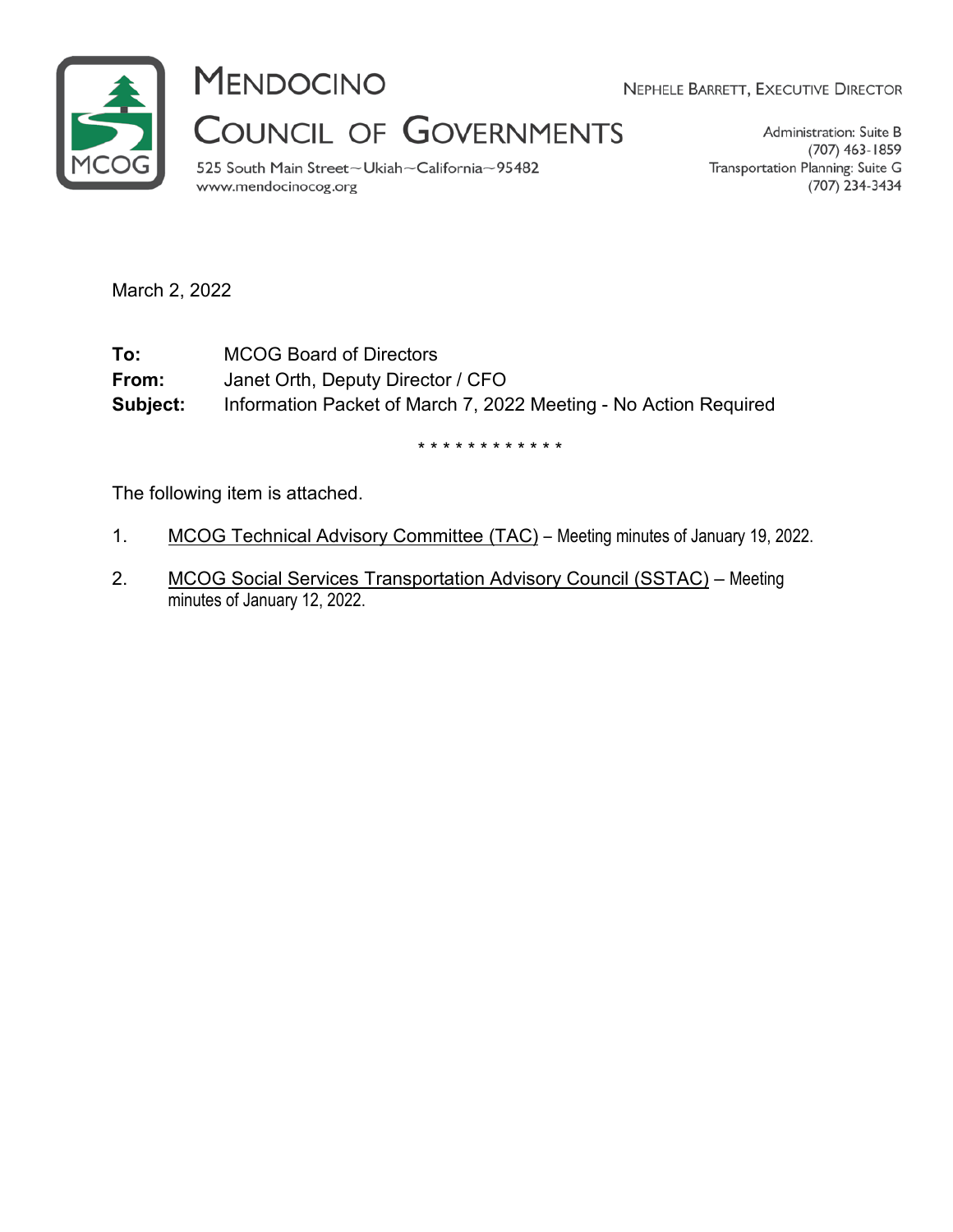## **MINUTES**

## **MENDOCINO COUNCIL OF GOVERNMENTS TECHNICAL ADVISORY COMMITTEE**

*Meeting Held Remotely via Zoom Meeting/Teleconference*

January 19, 2022

Jason Benson, City of Ukiah Loretta Ellard, MCOG Planning Mark Cliser, Co. DPBS James Sookne, MCOG Planning Jacob King, MTA Charlene Parker, MCOG Planning Tasha Ahlstrand, Caltrans **Alexis Pedrotti, MCOG Planning** Chantell O'Neal, City of Fort Bragg Tim Eriksen, City of Ukiah

Mitch Stogner, NCRA *(Non-Voting)* Tina Tyler-O'Shea, Blue Zones Barbara Moed, AQMD Kyle Finger, Caltrans

**Members Present Staff & Others Present**

Jeremy Ronco, City of Willits Nephele Barrett, MCOG Administration Paul Andersen, City of Point Arena Danielle Casey, MCOG Administration Alicia Meier, County DOT Lisa Davey-Bates, MCOG Planning Destiny Preston, Caltrans **Members Absent Patricia Rabano, Round Valley Indian Tribes** 

**1. Call to Order/Introductions** – Nephele called the meeting to order at approximately 10:03 a.m. Individuals present were identified.

**2. Public Expression** – Chantell inquired about the Regional Energy Network (REN) program. Nephele said discussions on a regional role in climate protection started at MCOG meetings a few months ago, and an adhoc committee was formed to look into establishing a regional climate protection agency or participating in a rural REN. She said RENs were created by the California PUC as a way to deliver energy efficiency programs *(funded by rate-payer fees collected on PG&E bills)* in areas where those programs are not readily accessible. Staff learned that an effort to form a rural REN was already underway by the Redwood Coast Energy Authority (RCEA) in Humboldt County, and Mendocino and Lake counties were invited to participate. Since RCEA was so far along in the process, MCOG's participation would initially be as a subcontractor under RCEA. Staff took this information to the MCOG Board, and the Board approved moving forward with the adhoc committee to work out details.

Nephele said MCOG is asking local agencies for letters of support so TAC members may be hearing about that. The adhoc committee will be receiving a presentation on the REN this Friday, and she offered to share that and other background information with the TAC. The committee's recommendation will be presented at the February 7 MCOG meeting. If approved, actual work would not start until 2023, but there would be preparation to get ready for implementation.

Nephele noted the City of Ukiah has its own municipal electric utility, so not all REN activities would be available to Ukiah customers, however, they would receive some benefits as PG&E gas rate payers.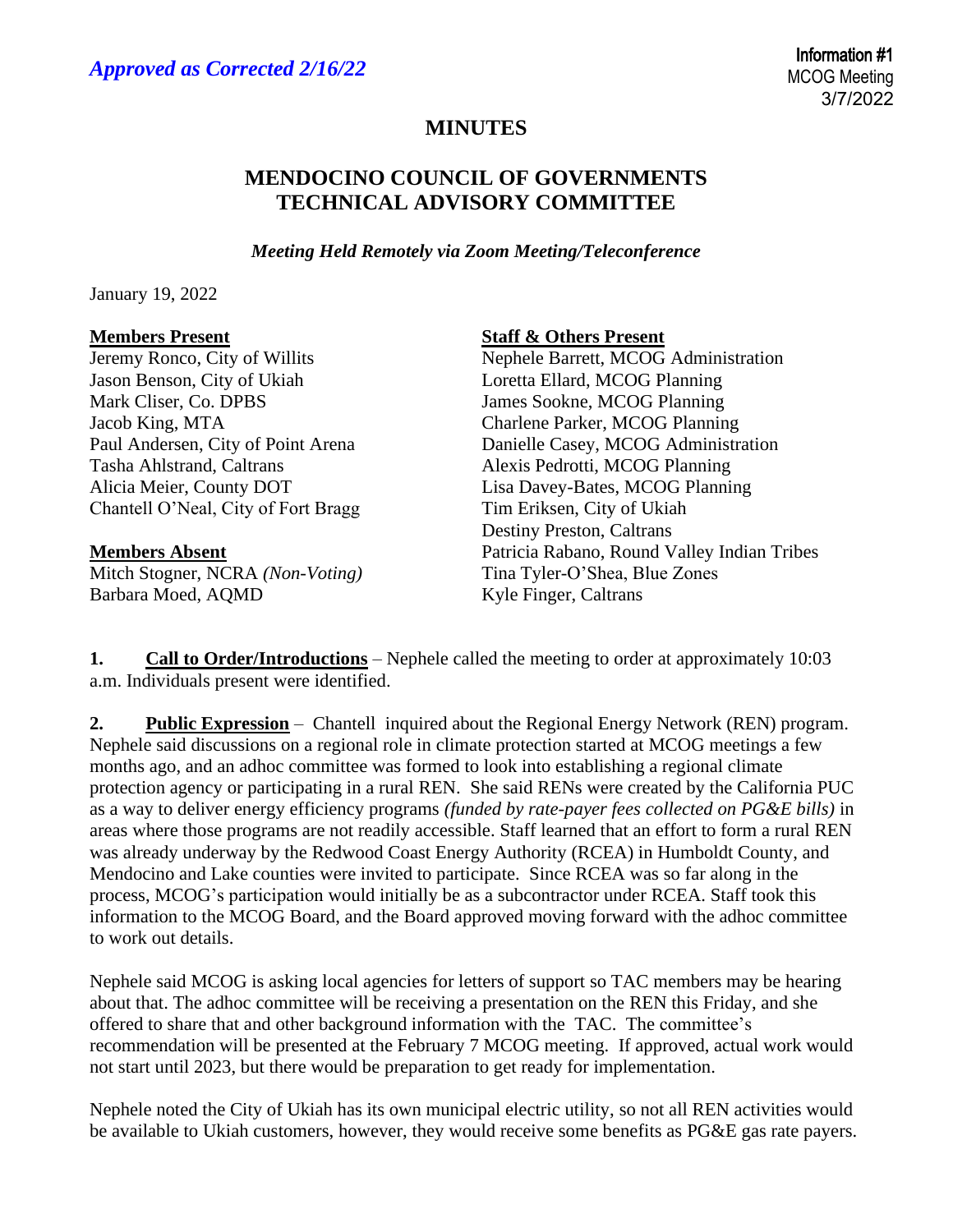**3. Input from Native American Tribal Governments' Representatives** – Patricia Rabano, Round Valley Indian Tribes, asked about who to contact with questions about the Covelo trail. Nephele said she or James Sookne could answer questions. She said project partners are diligently working on the Right of Way certification in order to meet requirements to get construction funding allocated at the next California Transportation Commission (CTC) meeting. She expressed appreciation for support from the Round Valley Indian Tribes and agreed to provide regular updates to Patricia, per her request.

**4. Approval of Minutes of 11/17/21 –** A minute correction was noted by Alicia to reflect that County DOT staff did not attend the November TAC meeting. **Motion by Jason Benson, seconded by Chantell O'Neal, and carried unanimously on roll call vote** *(8 ayes – Meier, Cliser, Ahlstrand, King, Andersen, Ronco, Benson, O'Neal)* **to approve the minutes of 11/17/21, as corrected.**

**5. Blue Zones Project – Update** – Nephele explained that Blue Zones is a project sponsored by Adventist Health which looks at common characteristics from areas in the world that have longer than normal life expectancy, for implementation of Blue Zones projects in program areas. She is on the steering committee for this Mendocino County project.

Tina Tyler-O'Shea, Blue Zones Executive Director, provided a project update. She reviewed that Blue Zones representatives gave a presentation at the last TAC meeting, and after the presentation site visits and walk audits were conducted in Fort Bragg, Willits and Ukiah. In addition, focus groups and listening sessions were held to gather community input. Policy summits were held and a draft blueprint was developed for the work that will be happening over the next four years. One of the policy focus areas is the built environment, and to achieve the Blue Zones certification in the built environment, they will be working with community partners to develop various policies and plans, and projects. The draft blueprint has been sent to the steering committee and will be sent to Blue Zones LLC and national partners for their approval. Once approved, a series of inland and coastal kick-off events will be planned, and a ribbon cutting event will be held at the Alex Rorabaugh Center in Ukiah.

Nephele thanked Tina for the update, and Tina offered to forward the built environment summit report to TAC members.

## **6. 2022 Regional Transportation Improvement Program (RTIP) – Proposed First**

**Amendment** – James reviewed his staff report. He said Fort Bragg's South Main Street Bicycle and Pedestrian Access Project (on State Route 1) was originally programmed in the 2014 RTIP and has been included in each RTIP since. Funding for the environmental phase was allocated in May 2020, and funds for design and right of way lapsed in December 202. Construction funding is currently programmed for FY 22/23. He noted the lapsed funds are not lost to the region, but won't be available until the next STIP cycle.

James explained that following adoption of the 2022 RTIP, the City of Fort Bragg submitted a request to change the implementing agency on this project from the City to Caltrans, as the City's project is similar to a Caltrans project in the same area. Changing the implementing agency will reduce impacts to the City's staff time to develop a project on the State right-of-way, and allow for one design contract and one construction contact, thereby reducing overall costs and disruption to Main Street businesses and residents. Caltrans plans to fund the design and right of way phases without utilizing STIP funds.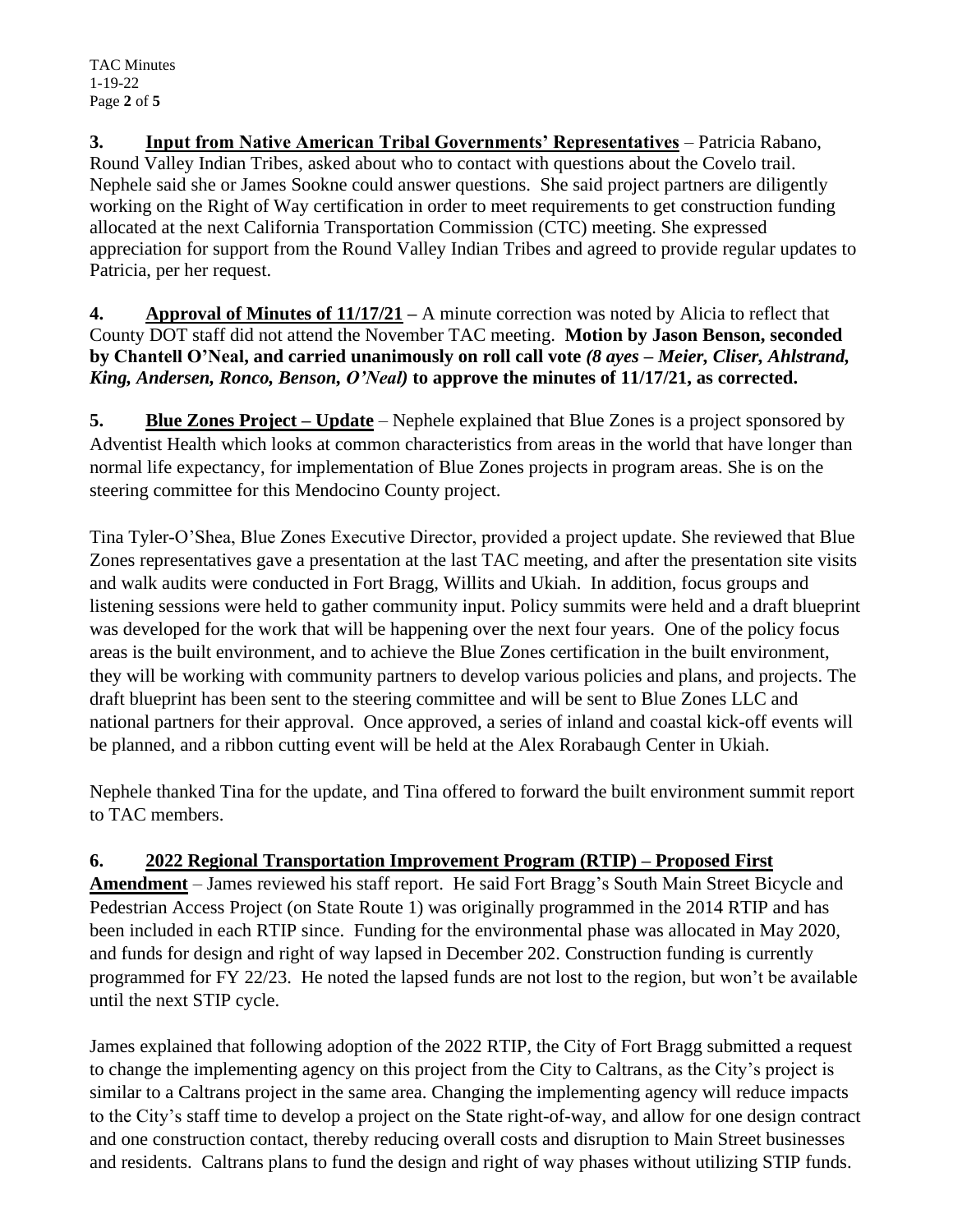TAC Minutes 1-19-22 Page **3** of **5**

In addition to changing the implementing agency, Caltrans has requested that construction funds be moved from FY 22/23 to FY 23/24.

Chantell said it makes sense to combine the two projects and make Caltrans the implementing authority, noting it would alleviate numerous challenges the City has faced with the project. Nephele said once the project becomes a Caltrans project there are a number of ways cost increases could be funded, but that would need to be clarified in a coop agreement.

**Motion by Jason Benson, seconded by Tasha Ahlstrand, and carried unanimously on roll call vote** *(8 ayes – Meier, Cliser, Ahlstrand, King, Andersen, Ronco, Benson, O'Neal)* **to recommend approval of the First Amendment to the 2022 Regional Transportation Improvement Program (RTIP) to the MCOG Board.** 

**7. Draft FY 2022/23 Overall Work Program – Review Funding Requests** – Lexi reviewed her staff report which included a summary of funding needs and expected revenues for the FY 2022/23 Overall Work Program (OWP). Funding needs total \$891,798, compared to estimated revenue of \$600,061, a shortfall of \$291,737. Lexi noted that although additional Local Transportation Funds (LTF) could be requested, she used the same amount that was initially used in last year's work program. Four applications were received from local agencies (one each from the City of Fort Bragg and the County Department of Transportation, and two from the City of Ukiah).

Nephele discussed staff's proposed "transit project reserve" which could fund either an updated Transit Development Plan (TDP) or a transit hub/transit center study for a multi-modal project in the Ukiah area. She noted MTA has submitted a Caltrans Sustainable Communities grant application for the TDP update, and grant awards are expected at the end of March, per Tasha. If not approved for grant funding, it will be important to fund this needed update through the work program. If the grant is awarded, the transit hub/transit center is an important regional multi-modal project to consider, which would also look at bicycle and pedestrian access to the transit center.

Applicants were invited to review their applications which were included in the agenda packet. Chantell reviewed the City of Fort Bragg's "Central Business District Parking Evaluation" project; Alicia reviewed the County's "Combined Special Studies" application; and Tim reviewed the City of Ukiah's "Truck Route Study" and "School Street Multimodal Transportation and Beautification Study."

Discussion ensued with applicants responding to questions. It was suggested that Ukiah's "School Street Multimodal Transportation and Beautification Study" could be submitted as a grant application in the next Caltrans Sustainable Transportation Planning Grants cycle, and Tim agreed. The possibility of requesting increased LTF funds was mentioned, and there was a suggestion to consider reducing all local agency requests by a small percentage (i.e. 10%) as has been done in the past, to which no objections were noted.

Nephele thanked members for their cooperation, and said the discussion gives staff guidance on how to proceed. The draft OWP will be brought back to the next TAC meeting, and MCOG staff will reach out to Ukiah to help with a Caltrans grant application in the fall.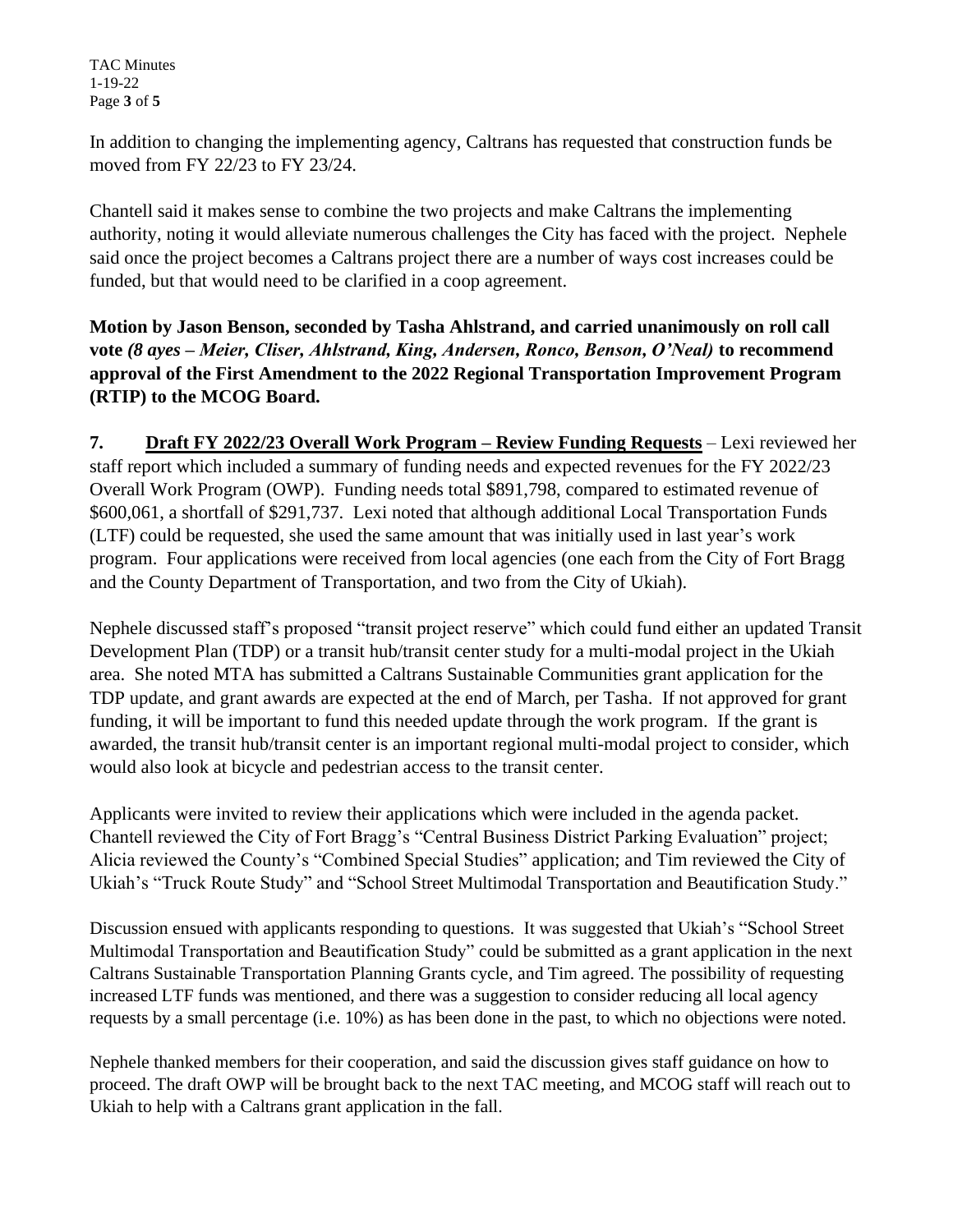TAC Minutes 1-19-22 Page **4** of **5**

**8. SB 743 Vehicle Miles Traveled (VMT) – Local Thresholds** – As a follow up to MCOG's SB 743 VMT study, Nephele asked if local agencies had adopted local VMT thresholds. Mark said the County has not, but they are using the screening tool that was developed. A big concern will be if there is a project that requires mitigation. Nephele noted mitigation is different in rural areas where are fewer options available, and said the Rural Counties Task Force is discussing regional mitigation banks. Mark asked to be kept in that loop.

Tim didn't think Ukiah had adopted a local threshold, and Jeremy didn't think Willits had, but he wasn't certain. Chantell said Fort Bragg has not adopted a threshold. She relayed an incident where the City had an application for a small retail store (Dollar General) and the project analysis was inconsistent with the regional study. She noted concern that guidance received from the consultant (Fehr & Peers) who worked on the analysis conflicted with guidance in the regional study prepared by Fehr and Peers. Paul said Point Arena had not adopted a local threshold, but would be looking to MCOG for advice. Nephele suggested bringing this item to the TAC every few meetings to check on the status.

## **9. Staff Reports**

9a. 2022 Regional Transportation Plan/Active Transportation Plan – Nephele reported the final 2022 RTP/ATP was presented to the MCOG Board at their December meeting, and was continued to the February 7 meeting. She said there were some questions about the Rail element, and some additional public comments are being addressed. She noted the project will still be on schedule if adopted in February.

9b. Local Road Safety Plans (LRSP) – Nephele noted we are nearing the end of this project, and said agencies should have received an email from Divya (TJKM) with a memorandum identifying potential projects and requesting feedback by January 31. She encouraged agencies to review the information and provide feedback as requested. Alicia and Jeremy asked that the email be forwarded to them, and staff agreed. Nephele noted the HSIP applications that will come out of this process as one of the major benefits of the project.

9c. Regional Early Action Planning (REAP) Grants - James advised the agreement has been executed with HCD, and local agencies may start the reimbursement process. He said REAP 2.0 will have about \$30 million for rural and tribal applications, in a competitive program. The application is expected to be out by the end of February and more information will be forthcoming but the main thing is that projects must have a nexus between infill housing and reducing VMT. Nephele said MCOG staff will work with local agencies to get the retroactive invoices started.

9d. Clean CA Grant Program – Applications Due 2/1/22 – Nephele said applications for this grant program are due February 1, and projects should be easily implementable or shovel ready due to the tight deadline for completion. She noted local projects are moving forward from the City of Fort Bragg and from the Round Valley MAC, with the water district as the applicant for the MAC. She also thought two projects were moving forward from Caltrans District 1 under the State program. Tasha said Caltrans staff is currently working with the Covelo community to determine the scope of that project. She said she is participating in the evaluations for the local grant program and is looking forward to seeing what applications are received.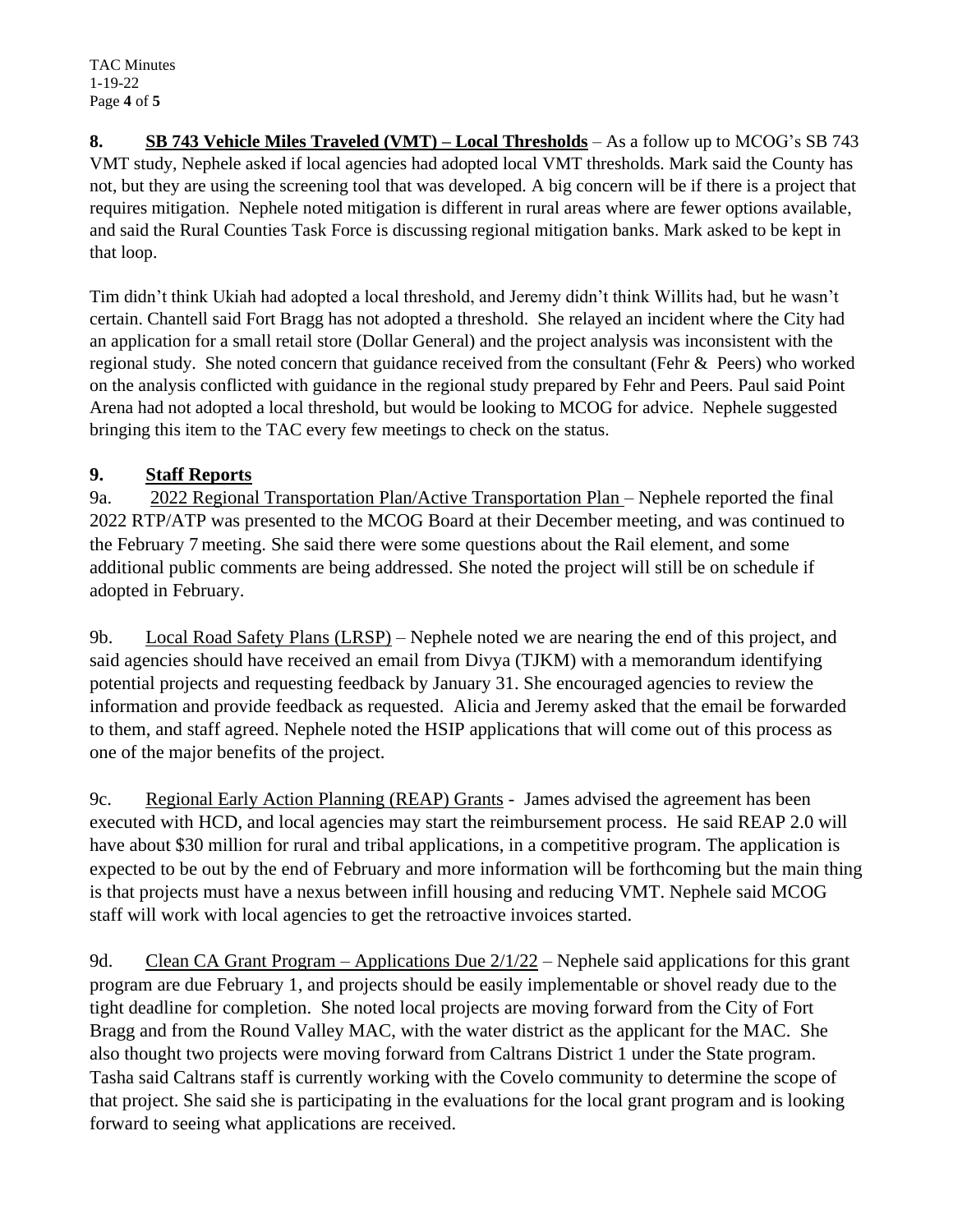9e. Feasibility Study – Mobility Solutions for Rural Communities of Inland Mendocino Co. – Nephele advised this mobility solutions study will look at alternatives to traditional fixed routes transit in rural areas (including Hopland, Potter Valley, Brooktrails, Laytonville, and Covelo) and we'll be working closely with MTA on the study. An RFP was advertised for this project and consultant proposals are due this Friday. She said a consultant selection committee is being formed and asked Mark if he could participate, and he responded affirmatively.

10a. Next Meeting – 2/16/22.

## **10. Miscellaneous**

County DOT – Covelo ATP Application – Alicia said she is planning to submit an ATP grant application for a project in Covelo, assuming the County doesn't have a lot of storm damage projects. She's hoping to start collecting information early and asked who at MCOG should be contacted for assistance. Nephele said Loretta, James, or Danielle could be contacted. She encouraged all applicants to access the ATP technical assistance resources available, noting the City of Willits received a technical assistance grant for their rail trail application.

Alicia said she wants to start with getting walking and biking counts, and early planning. Nephele agreed, and also noted the need for demonstrating community involvement (through MAC meetings, school board meetings, and tribal meetings, etc.). In response to an inquiry from Tina, Alicia said the County project would be infrastructure, but she is open to non-infrastructure components if that would make it more competitive. Tina mentioned her involvement with the previous non-infrastructure grant and offered her assistance as a resource.

Nephele said MCOG staff will be working with Caltrans on an ATP application for the Gualala Downtown Streetscape project, and a virtual site visit with CTC staff will be held to review the project. She said there is also the potential to add a non-infrastructure component if that would make the project more competitive.

Nephele advised that MCOG has bike and pedestrian video counters available, but there is a fee for processing the video.

## 11**. Adjournment** – 11:51 a.m.

Respectfully Submitted,

Loretta Ellard Deputy Planner

*/le*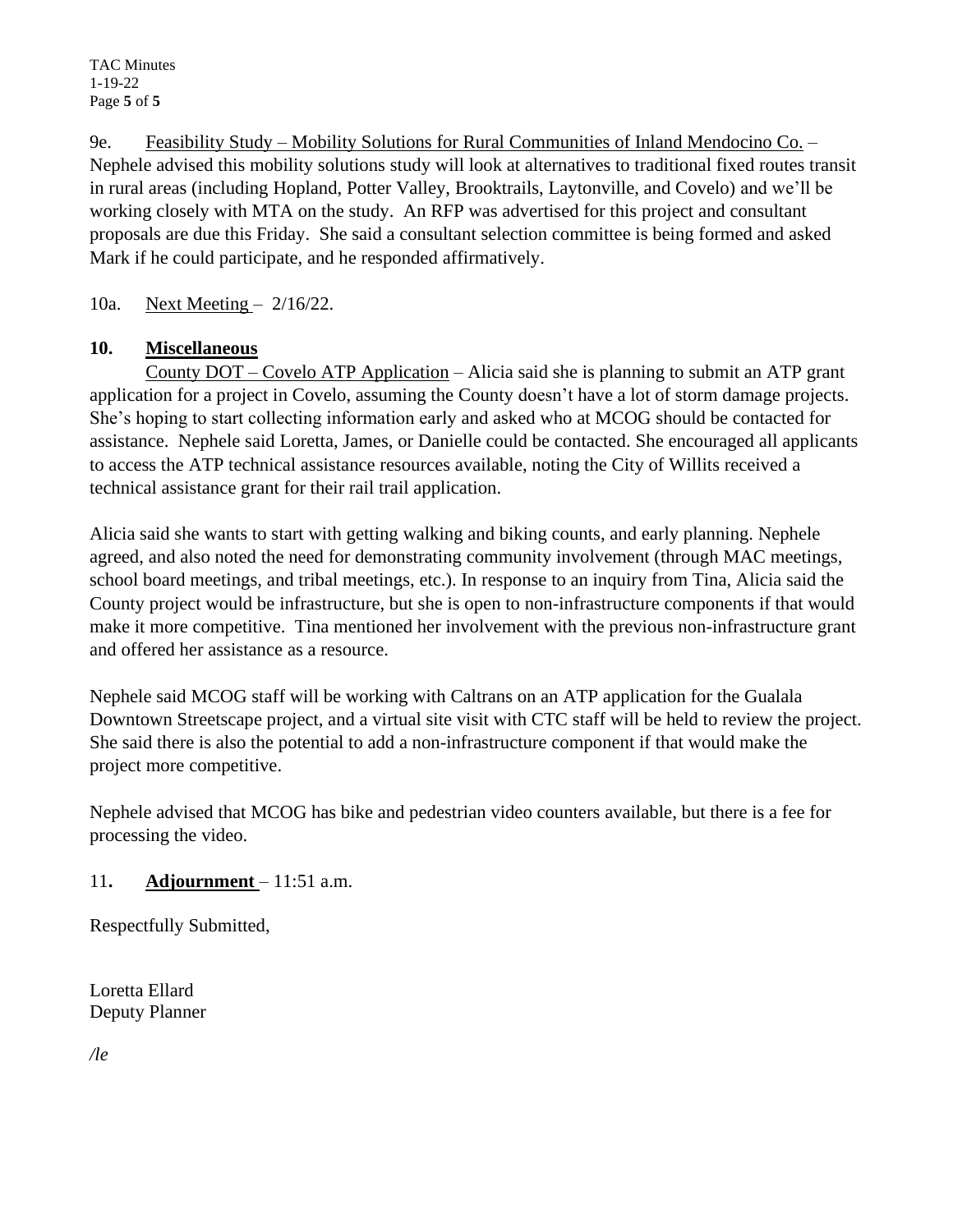#### Information #2 MCOG Meeting 3/07/2022

## MINUTES SOCIAL SERVICES TRANSPORTATION ADVISORY COUNCIL

January 12, 2022 Teleconference - Remote Zoom Meeting

#### MEMBERS PRESENT

Jill Rexrode, Redwood Coast Seniors Jacob King, Mendocino Transit Authority Dawn White, MTA (Alternate) Sheila Keys, Redwood Coast Regional Center Richard Baker, Willits Harrah Senior Center

## MEMBERS ABSENT

Rachael McDavid / Kathy Sheehy, Ukiah Senior Center Doris Sloan, Consolidated Tribal Health

### MEMBER VACANCIES

Potential "handicapped" transit user Potential transit user at least 60 years of age

### STAFF PRESENT

Nephele Barrett, MCOG Executive Director Janet Orth, MCOG Deputy Director & CFO James Sookne, MCOG Program Manager

1. Call to Order & Introductions. The meeting was called to order at 1:07 p.m. with Zoom participants identified.

2. Public Expression. None.

3. Minutes. The meeting minutes of May 17, 2021 were provided for information. No action was taken.

6. 2022 Federal Transit Administration (FTA) 5310 Program Call for Projects. This item was taken out of agenda order and addressed early. A call for projects was announced January 3. James discussed program status. A webinar workshop is expected to be scheduled by Caltrans. Title VI plans must be updated for each agency to be eligible; James can assist with the plans; it was noted MTA prepares their own. James and Jacob both can assist with 5310 applications. Applications are due March 2, to be submitted in the BlackCat online tool; a draft can be uploaded before final submittal. Templates are available for the required agency resolution. Procurement of vehicles was discussed. Jacob advised that MTA procures under a state contract or through CALACT, as the best sources. Nephele suggested sending a draft application to MCOG staff, well in advance, for review and comment.

4. Annual Review of SSTAC Membership. Nephele and Janet reviewed openings on the membership roster, noting two vacancies due to recent resignations (Rachael and Doris) and another seat (Jacob's) due to expire in April 2022. Discussion followed on ways to advertise for volunteers, such as flyers at senior centers and on MTA busses. Appointments would be confirmed at MCOG's February board meeting on the Consent Calendar.

#### Recommendation:

Upon motion by White, seconded by Rexrode, and carried unanimously on roll call vote  $(3 Ayes - King,$ White, and Rexrode; 0 Noes, 2 Absent – Keys and Baker), the SSTAC nominated Jacob King, Mendocino Transit Authority, for reappointment as "Representative of local Consolidated Transportation Services Agency" through April 2025.

5. 2022/23 Unmet Transit Needs Workshop and Recommendation – Compile a list of Unmet Transit Needs and identify other transportation needs and potential solutions. Janet reviewed the annual process of identifying needs as detailed in her written staff report. Today's workshop is the first step of the funding cycle for the coming fiscal year. Staff typed identified needs on a shared screen for group viewing (in lieu of white board). Discussion of unmet needs included the following.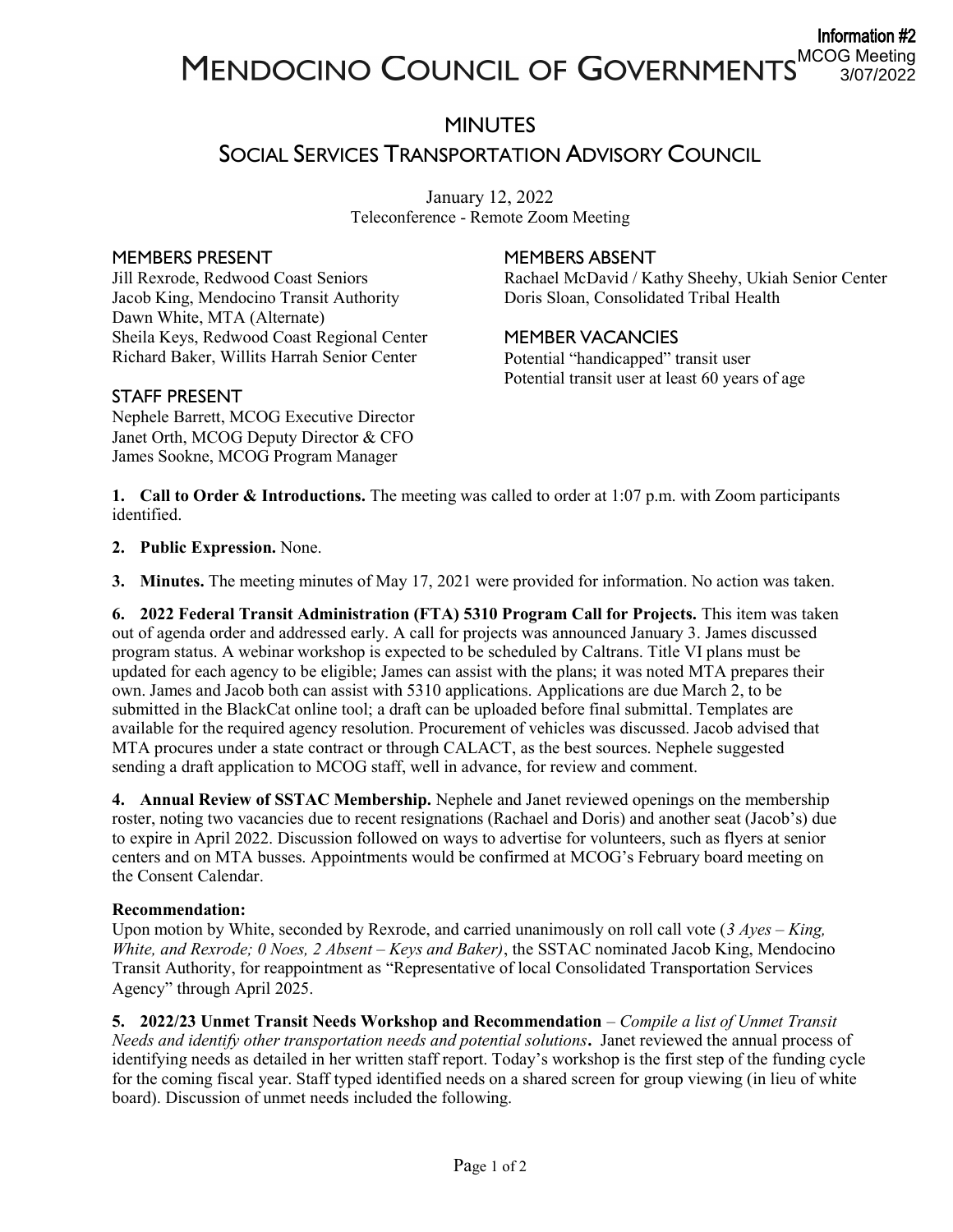MCOG Social Services Transportation Advisory Council January 12, 2022 Minutes, Page 2 of 2

Staff gave an update on MCOG's Mobility Solutions Feasibility Study for remote inland communities; a Request for Proposals has been issued for professional services. Discussion followed on the five areas to be addressed: Laytonville, Covelo, Brooktrails, Potter Valley, and Hopland.

MTA's list of 12 needs was available from public input at their board meetings. Jacob described needs on that list and shared screen for discussion, which focused on coastal areas.

In regard to restoring services cut during the coronavirus pandemic that were listed individually on MTA's list, it was agreed to make one listing for these on the new SSTAC list.

The developing list included:

- Service for Covelo students to/from Mendocino College
- Fixed route weekends Fort Bragg
- **EXECUTE:** Service to The Woods retirement community, Little River to Fort Bragg and back
- Resume temporary service cuts from pandemic
- Wednesday service for Ukiah Senior Center (Nephele added on their behalf)

In further discussion, Jacob reported MTA is ready to resume services and has funds, but not a sufficient workforce. Jill recommended Facebook as a recruitment platform.

The group reviewed the previous year's MTA analysis for status of ongoing needs.

Are there any "Other Recommendations?" Nephele suggested adding the transit hub, which was also on MTA's list, but did not meet the formal definition of an unmet transit need.

Richard arrived at 2:18pm and was brought up to date on #6 FTA 5310 program. He had not heard of any new needs this past year.

Five new needs were recommended for the list. It was agreed to also recommend the 12 new needs from MTA's public outreach. Janet invited additional public testimony between now and the February public hearing.

#### Recommendation:

Upon motion by Baker, seconded by White, and carried unanimously on roll call vote (5 Ayes – King, White, Keys, Baker, and Rexrode; 0 Noes, 2 Absent), the SSTAC recommended submittal of the attached list of seventeen (17) Unmet Transit Needs as testimony for MCOG's public hearing and one additional recommendation to "develop a Ukiah area transit center / transit hub."

8. Miscellaneous / Information / Announcements. Richard reported that Willits Seniors will reopen the senior center January 17 with vaccination and booster required; thankfully there had been no COVID outbreaks to date; they have been extra careful given the vulnerable population served. They have received food funding from the CARES Act and Community Foundation, but have been unable to hold their usual fundraisers, so there is financial uncertainty.

Jill reported that Redwood Coast Seniors has the only center open for indoor dining, with vaccination protocols in place, also offering hot meal pickups. The thrift store is open with masks required; no outbreaks were reported so far. Discussion followed.

9. Adjournment. The meeting was adjourned at 2:33 p.m.

Submitted by Janet Orth, Deputy Director

#### Attached:

FY 2022/23 SSTAC recommendations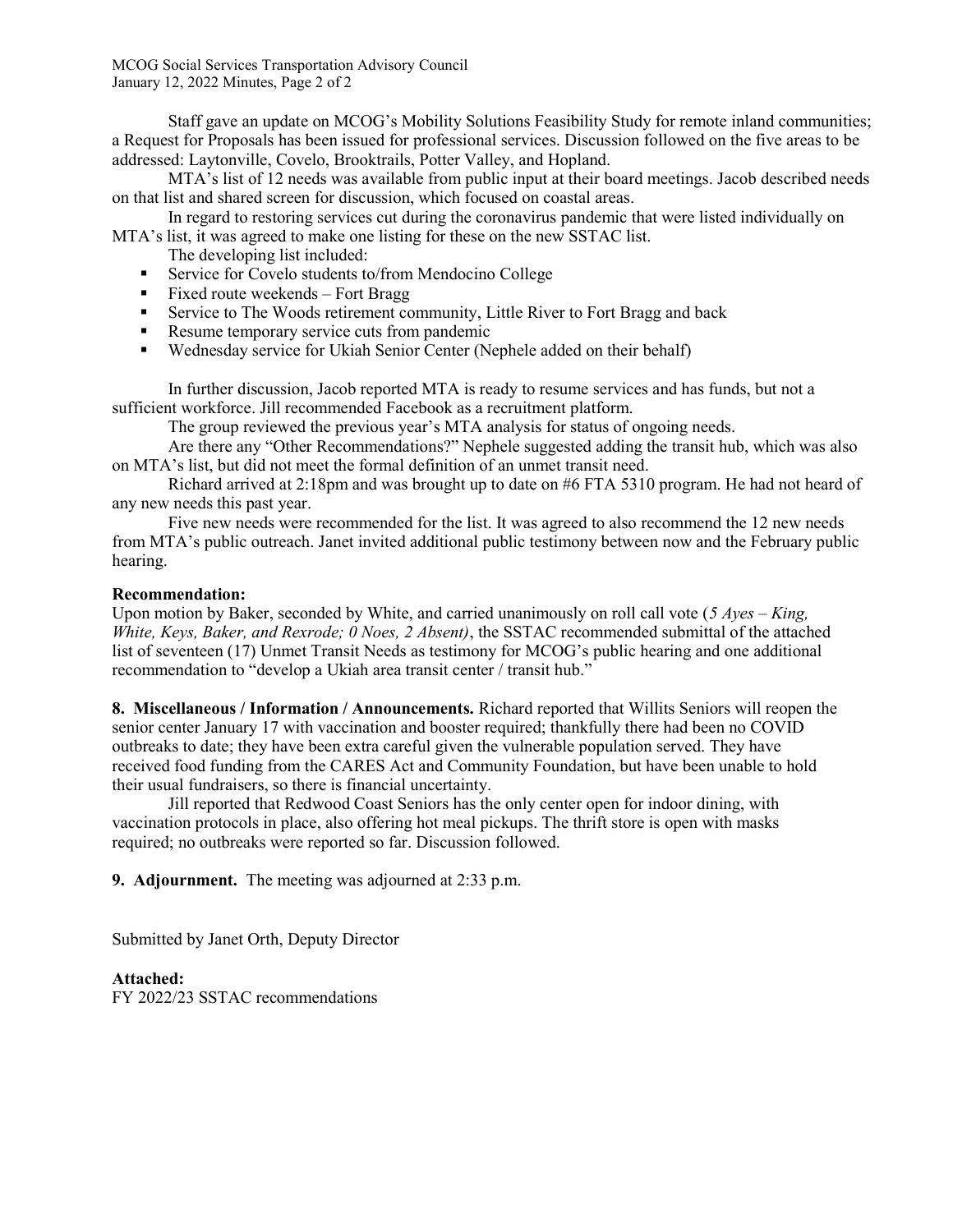

# MENDOCINO COUNCIL OF GOVERNMENTS

FY 2022/23 Unmet Transit Needs Recommended by MCOG's Social Services Transportation Advisory Council

> Identified at Annual SSTAC Workshop (not in any order of priority)

> > January 12, 2022

## Needs Identified by SSTAC:

- 1. Service for Mendocino College students from Covelo to and from Ukiah campus
- 2. Fixed route weekend service in Fort Bragg
- 3. Service to The Woods retirement community in Little River (MTA working on with modification to Route 60)
- 4. Resumption of temporary service cuts related to pandemic and staffing shortages, as feasible
- 5. Wednesday service for Ukiah Senior Center transportation.

## Needs Identified by Mendocino Transit Authority (MTA):

- 1. Round trip service from Ukiah to South Coast and round trip service from Ukiah to Fort Bragg/Mendocino
- 2. Addition of local South Coast service Gualala to Manchester
- 3. Addition of transit service to Potter Valley
- 4. Micro transit services for the communities of Brooktrails, Potter Valley, Hopland, Covelo and Laytonville
- 5. Service to the towns both inland and coastal communities with possible one day per week service roundtrip (Covelo, Leggett, Westport, Comptche, etc.)
- 6. The Woods retirement community
- 7. Resumption of Route 60
- 8. Service to Covelo and Laytonville
- 9. Transit Center
- 10. Resume services linking inland to the coast Ukiah to North Coast in the morning and back again in the afternoon
- 11. Resume pre-pandemic service to coastal communities
- 12. Requested weekend service in Fort Bragg on a regular basis.